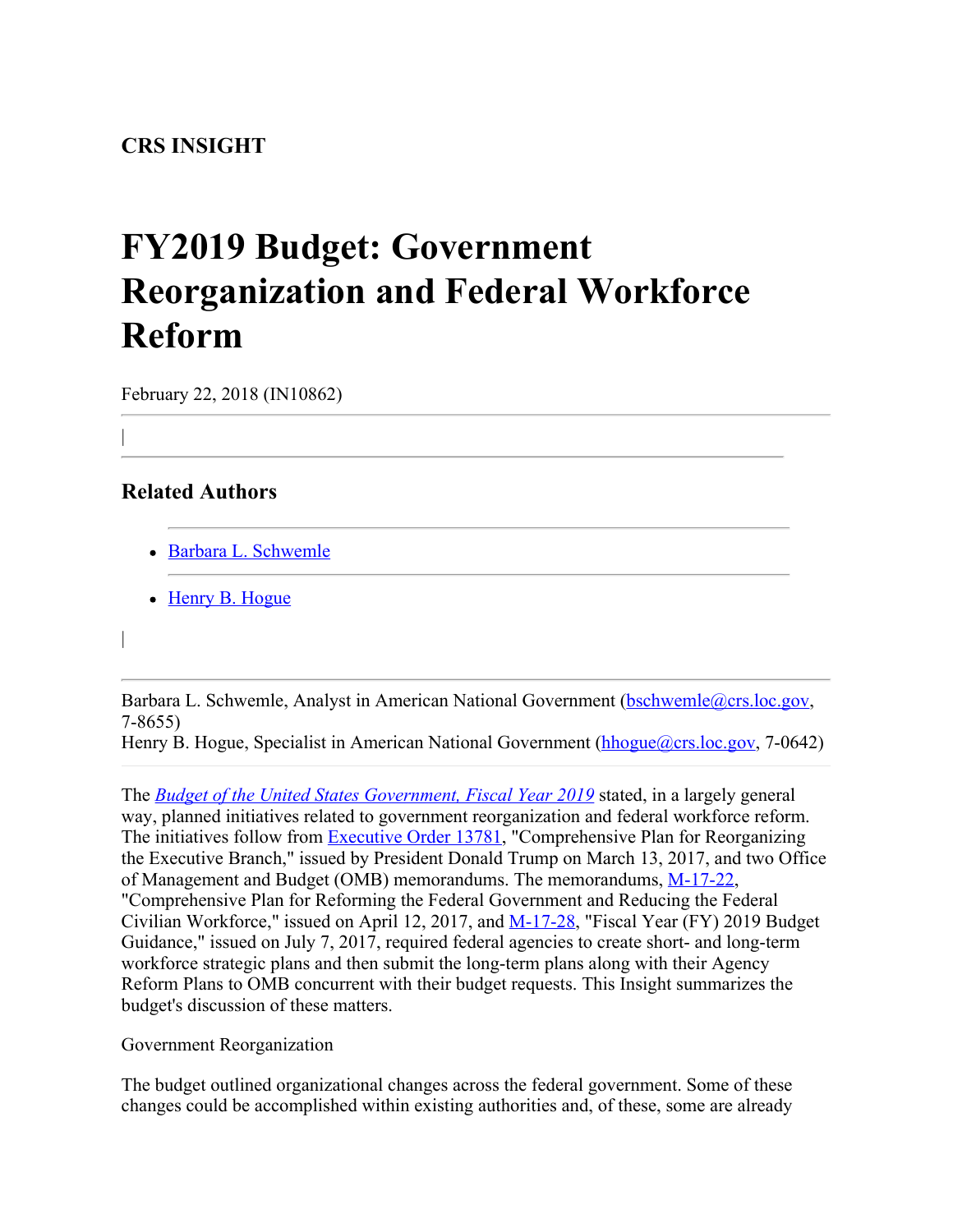underway. The budget also called for changes that would require additional statutory authority. The government reorganization initiative was characterized as an ongoing effort in which the "Administration plans to unveil additional reorganization proposals designed to refocus programs around current and future needs" (*[Budget of the United States Government,](https://www.whitehouse.gov/wp-content/uploads/2018/02/budget-fy2019.pdf#page=14) [Fiscal Year 2019](https://www.whitehouse.gov/wp-content/uploads/2018/02/budget-fy2019.pdf#page=14)*).

Among the planned organizational changes discussed in the budget were "eliminating unnecessary political positions; using shared services to improve IT services and reduce costs through economies of scale; realigning offices and personnel; and revamping regional offices" (*[Budget](https://www.whitehouse.gov/wp-content/uploads/2018/02/budget-fy2019.pdf#page=14)*). The budget noted efforts already underway to relocate employees and some offices of the Department of the Interior away from Washington. It also identified a planned review of the laboratory network of the Department of Energy. Other reorganization activities that are underway or planned and discussed in the budget include, for example, those at the Departments of Agriculture, Health and Human Services, Homeland Security, and Transportation.

The budget also discussed plans to review potential interagency restructuring of functions. For example, it announced a review of federal statistical functions across multiple agencies, proposed consolidation of international development aid from various agencies into a new Development Finance Institution, and proposed that the alcohol and tobacco regulatory and enforcement responsibilities of the Bureau of Alcohol, Tobacco, and Firearms at the Department of Justice be transferred to the Alcohol and Tobacco Tax and Trade Bureau in the Department of the Treasury.

A [budget fact sheet](https://www.whitehouse.gov/wp-content/uploads/2018/02/FY19-Budget-Fact-Sheet_Modernizing-Government.pdf) indicated that additional reorganization proposals are forthcoming.

## Federal Workforce Reform

The budget proposed a \$50 million President's Management Council Workforce Fund under the General Services Administration (GSA) request that would be contingent upon the enactment of authorizing legislation. The monies would be used "to improve the Federal Government's ability to recruit and retain top talent and re-skill the workforce to meet 21<sup>st</sup> century needs." According to the [Budget Appendix,](https://www.whitehouse.gov/wp-content/uploads/2018/02/appendix-fy2019.pdf#page=1079)

Funding priorities will be informed by each agency's analysis of its mission critical occupations as well as Government-wide priorities informed by the President's Management Agenda and Cross Agency Priority Goals …. A cross-agency Board, chaired by the [OMB] Deputy Director for Management, will be established to review and approve funding proposals. … The Fund will be administered by GSA on behalf of the Board and the President's Management Council.

A [fact sheet](https://www.whitehouse.gov/wp-content/uploads/2018/02/FY19-Budget-Fact-Sheet_Modernizing-Government.pdf), "Modernizing Government," and *Analytical Perspectives* [Chapter 7](https://www.whitehouse.gov/wp-content/uploads/2018/02/ap_7_strengthening-fy2019.pdf), "Strengthening the Federal Workforce," set forth general and broad outlines of the Administration's proposals. According to the documents, an agenda on "Developing a Workforce for the 21<sup>st</sup> Century" will be announced in March 2018. The Administration also "intends to partner with Congress on overhauling the statutory and regulatory rules" that govern the [civil service](https://archive.opm.gov/biographyofanideal/PDF/BiographyOfAnIdeal.pdf), an effort that is expected to include three components: